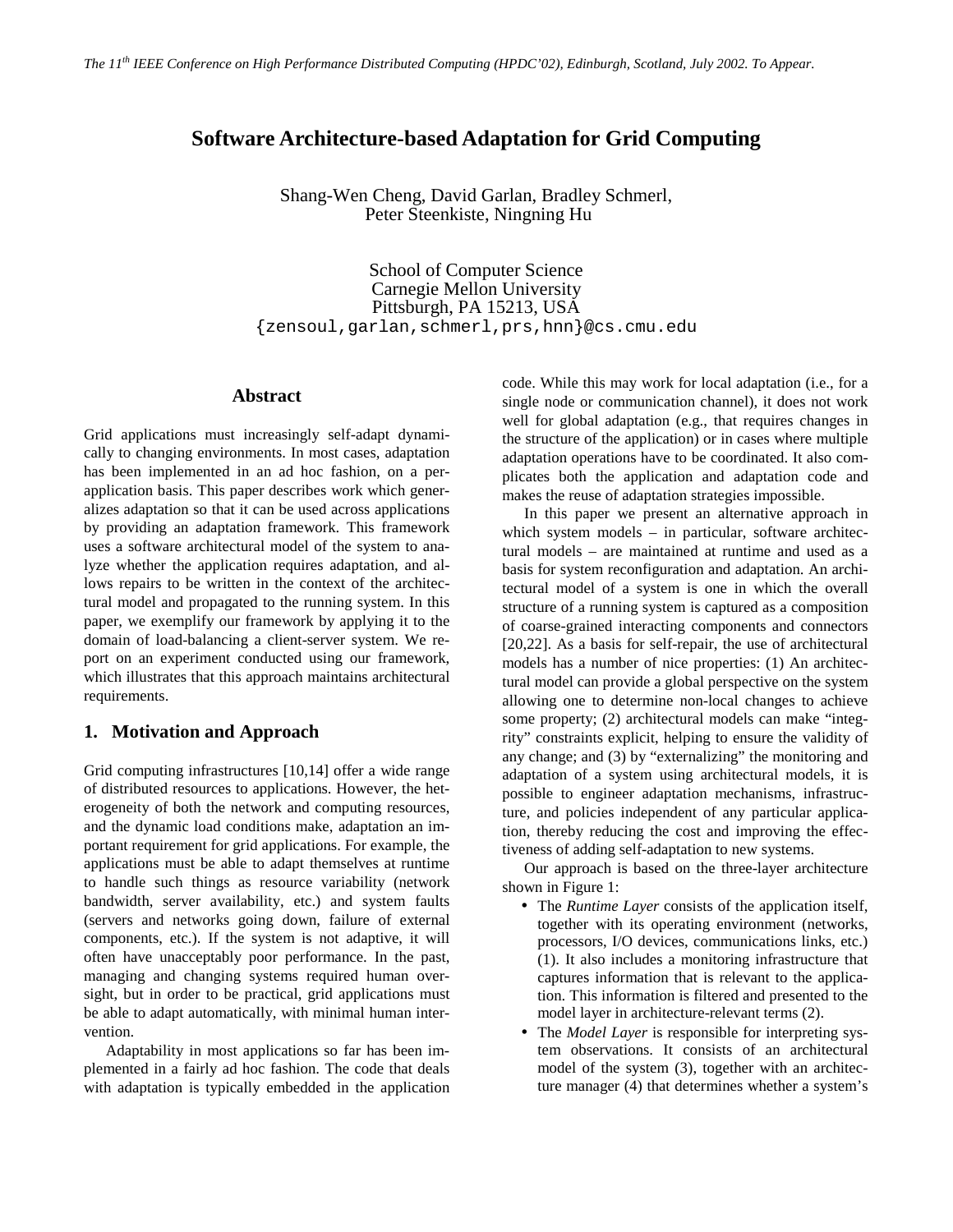

**Figure 1 Adaptation Framework**.

runtime behavior is within the envelope of acceptable ranges according to the architecture. The architecture manager verifies whether the application goals and constraints are satisfied, and if not, it can adapt the application using a repair handler. Repairs are propagated down to the running system (5).

• The *Task* Layer is responsible for setting overall system objectives (6). In this context, it can for example determine what applications should execute based on external policies. It can also set performance objectives and resource constraints for applications. These profiles will be used by the model-layer to guide adaptation. We will not discuss the task layer any further in this paper.

To illustrate how the approach works, consider a storage infrastructure consisting of a set of server groups that provide information to a set of users (Figure 3). Each server group consists of a set of replicated servers (Figure 2), and maintains a queue of requests, which are handled in FIFO order by the servers in the server group. Individual servers send their results back directly to the requesting user. The goal is to use adaptation to maintain two inter-related system qualities. First, to guarantee the quality of service for each user, the request-response latency for users must be under a certain threshold, which may vary depending on the task and user. Second, to keep costs down, the set of currently active servers should be kept to a minimum.

The remainder of this paper is organized as follows. We first present a short overview of software architectures. We then describe the main mechanisms underlying software architecture-based adaptation, and we discuss an experiment that illustrates the usefulness of our approach. We conclude with related work and a summary.

# **2. Software Architectures**

The centerpiece of our approach is the use of architectural models. We use a simple scheme in which an architectural



**Figure 3. Deployment Architecture.**



**Figure 2. Software Architecture.**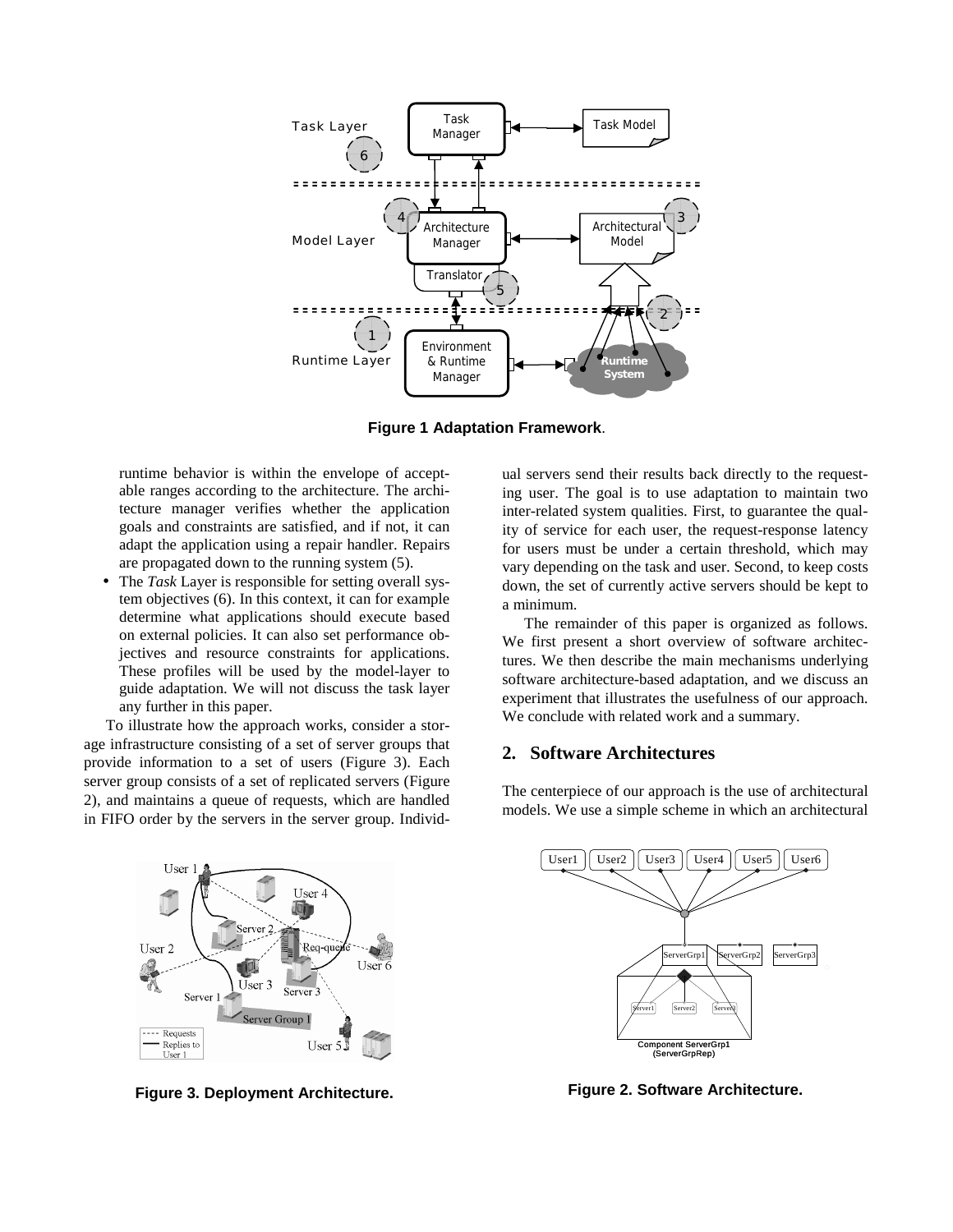model is represented as a graph of interacting components. This is the core architectural representation scheme adopted by a number of architecture description languages, including Acme [11], xADL [8], and SADL [18]. Nodes in the graph are termed components. They represent the principal computational elements and data stores of the system: clients, servers, databases, user interfaces, etc. Arcs are termed connectors, and represent the pathways of interaction between the components. A given connector may in general be realized in a running system by a complex base of middleware and distributed systems support. In the software architecture illustrated in Figure 2, the server group, servers, and users are components. The connector includes the request queue and the network connections between users and servers.

To account for various behavioral properties of a system, elements in the graph can be annotated with a property list. For example, properties associated with a connector might define its protocol of interaction, or performance attributes (e.g., delay, bandwidth). The software architecture can also include a set of constraints that must be maintained. Constraints can, for example, specify that some property value must always be within a certain range. One of the advantages of architectural descriptions is that they provide opportunities for automatic verification of the constraints. In our design, the *Task Layer* specifies the performance profile for the application in the form of threshold constraints, e.g., *average latency < maxLatency*. These constraints can then be checked dynamically to see if the system is functioning within bounds.

### **3. Software Architecture-based Adaptation**

The software architectures outlined above are design-time artifacts, and are created and analyzed using design-time tools. The idea behind software architecture-based adaptation is to make these models and analysis tools available at runtime so they can guide adaptation. This section discusses the main mechanisms: a *monitoring infrastructure* that provides information about the applications and the runtime environment, *repair strategies* that adapt the application, and *adaptation operations* that are used by the repair strategies to perform adaptation.

#### **3.1. Monitoring Infrastructure**

In order to provide a bridge from system level behavior to architecturally-relevant observations, we have defined a three-level approach, illustrated in Figure 4. This monitoring infrastructure is described in more detail elsewhere [12]: here we summarize the main features.

The lowest level is a set of *probes*, which are "deployed" in the target system or physical environment. Probes monitor the system and announce observations via a *probe bus*. We can use off-the-shelf monitoring components (such as Remos [16]) and write wrappers to turn them into probes, or write custom probes. At the second level a set of *gauges* consume and interpret lower-level probe measurements in terms of higher-level model properties. Like probes, gauges disseminate information via a *gauge reporting bus*. The top-level entities in Figure 4 are *gauge consumers*, which consume information disseminated by gauges. Such information can be used, for example, to update an abstraction/model, to make system repair decisions, to display warnings and alerts to system users, or to show the current status of the running system.

For instance, in the example above we must deploy a gauge that captures the *averageLatency* property of each client. Similarly, we want to place gauges that measure the bandwidth between the client and the server group and also to measure the load on the server group. The information provided by these gauges will be used when making adaptation decisions.

#### **3.2. Architecture Repair Strategies**

The second extension is the specification of repair strategies that correspond to selected constraints of the architecture. The key idea is that when an architectural constraint violation is detected, the appropriate repair strategy will be triggered.

A repair strategy has two main functions: first to determine the cause of the problem, second to determine how to fix it. Thus the general form of a repair strategy is a sequence of repair tactics. Each repair tactic is guarded by a precondition that determines whether that tactic is applicable. The evaluation of a tactic's precondition will usually involve the examination of various properties of the architecture in order to pinpoint the problem and determine applicability. If it is applicable, the tactic executes a repair script that is written as an imperative program using style-specific operators described in Section 3.3. To handle the situation where several tactics may be applicable, the enclosing repair strategy decides on the policy for executing repair tactics. It might apply the first tactic that



**Figure 4. The Monitoring Infrastructure.**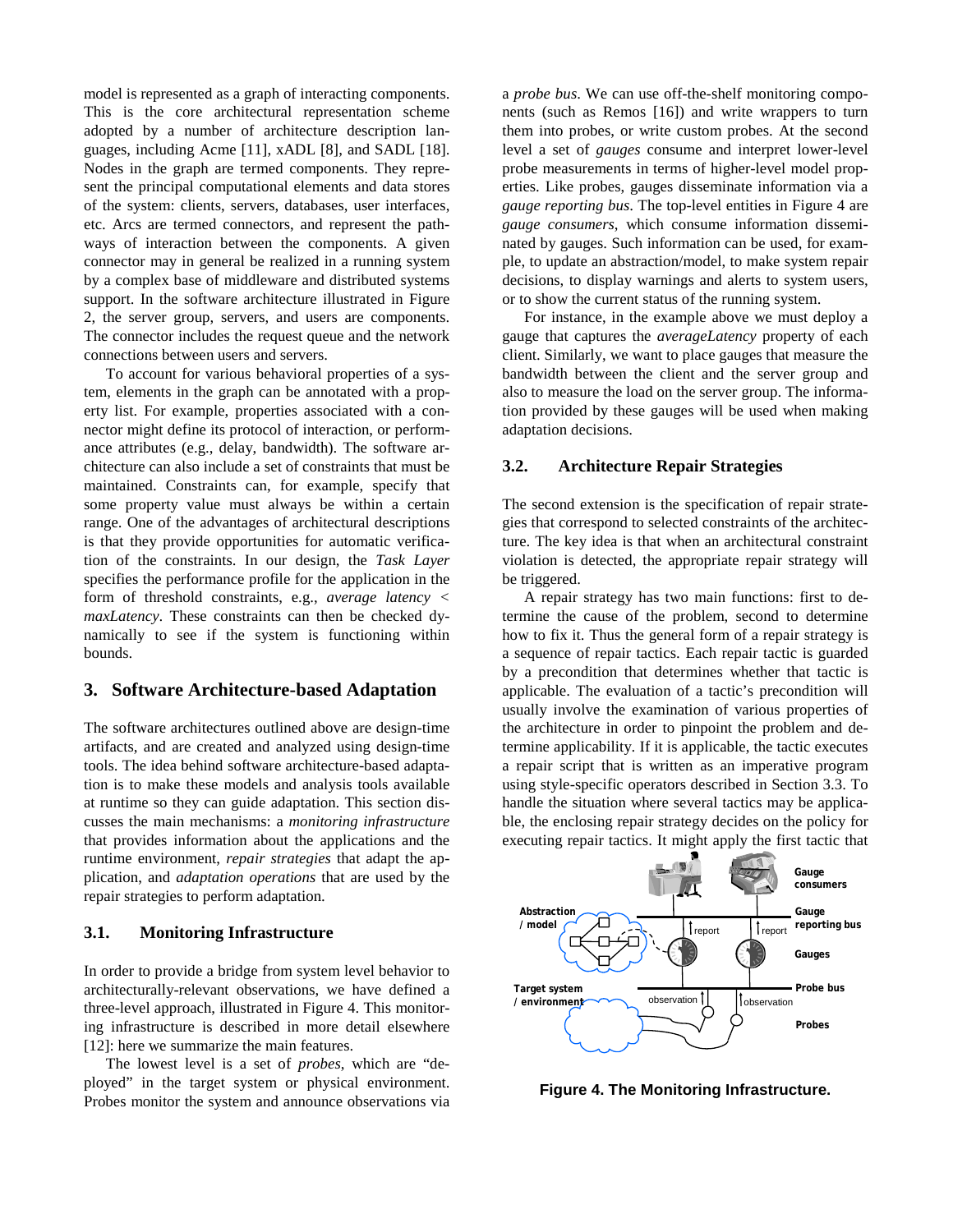```
1 invariant r : averageLatency <= maxLatency
2 ! \rightarrow fixLatency(r);
3
4 strategy fixLatency (badRole : ClientRoleT)={
5 let badClient : ClientT =
6 select one cli : ClientT in self.Components |
7 exists p : RequestT in cli.Ports |
8 attached(badRole, r);
9 if (fixServerLoad(badClient)) {
10 commit repair; }
11 else if (fixBandwidth(badClient,badRole) {
12 commit repair; }
13 else {abort ModelError;}
1415
16 tactic fixServerLoad (client:ClientT) :boolean={
17 let loadedServerGroups :set{ServerGroupT}=
18 select sgrp:ServerGroupT in
19 self.Components |
20 connected(sgrp,client) and
```
21 sgrp.load > maxServerLoad;

- 22 **if** (size(loadedServerGroups) == 0)
- 23 **return** false;
- 24 **foreach** sGrp **in** loadedServerGroups {
- 25 sgrp.addServer(); }
- 26 **return** (size(loadedServerGroups)>0);
- 27
- 28 **tactic** fixBandwidth(client:ClientT
- 29 role:ClientRoleT):boolean={
- 30 **if** (role.bandwidth>=minBandwidth) {
- 31 **return** false;}
- 32 **let** oldSGrp: ServerGroupT =
- 33 **select one** sGrp:ServerGroupT **in**
- 34 self.Components | connected (client,sGrp);
- 35 **let** goodSGrp : ServerGroupT =
- 36 findGoodSGrp(client,minBandwidth);
- 37 **if** (goodSGrp != nil) {
- 38 client.move (goodSGrp);
- 39 **return** true;
- 40 } **else** {
- 41 **abort** NoServerGroupFound;
- 42 }}

## **Figure 5. An Example Repair Strategy.**

succeeds. Alternatively, it might sequence through all of the tactics.

Figure 5 illustrates the repair strategy and tactics associated with the latency threshold constraint in our example. Our analysis pointed us to the need for two different repairs if the observed latency rises above a threshold, as reported in [6]. The first is to add a new server to a server group if the server group is overloaded and the second is to move a client to a new server group that has better bandwidth to the client. A third repair (not shown) reduces the number of servers in a server group if the server group is underutilized.

Line 1 defines the constraint that the average latency must not be below the maximum latency set by the task requirements. Line 2 calls the repair strategy to be invoked if the constraint fails. The repair strategy in lines 4- 14, *fixLatency*, consists of two tactics. The first tactic, defined in lines 16-26, handles the situation in which a server group is overloaded, identified by the precondition in lines 22-23. Its main action in lines 24-25 is to create a new server in any of the overloaded server groups. The second tactic, defined in lines 28-42, handles the situation in which high latency is due to communication delay, identified by the precondition in lines 30-31. It queries the architecture to find a server group that will yield a higher bandwidth connection in lines 35-36. In lines 37-39, if such a group exists it moves the client-server connector to use the new group.

## **3.3. Architecture Adaptation Operators**

Repair strategies use *architecture adaptation operators* to modify the architecture of the application. These operators will be specific to the structure of the architecture (this is called an *architecture style*). In the most generic case, architectures can provide primitive operators for adding and removing components and connections [6].

In terms of our example, we define the following operators:

- **addServer**(): This operation is applied to a server group component and adds a new replicated server component to its representation, ensuring that the architecture is structurally valid.
- **move**(*to:ServerGroupT*): This operation is applied to a client, deleting the role currently connecting the client to the connector that connects it to a server group, and performing the necessary attachment to a connector that will connect it to the server group passed in as a parameter.
- **remove**(): This operation is applied to a server and deletes the server from its containing server group. Furthermore, it changes the replication count on the server group and deletes the binding.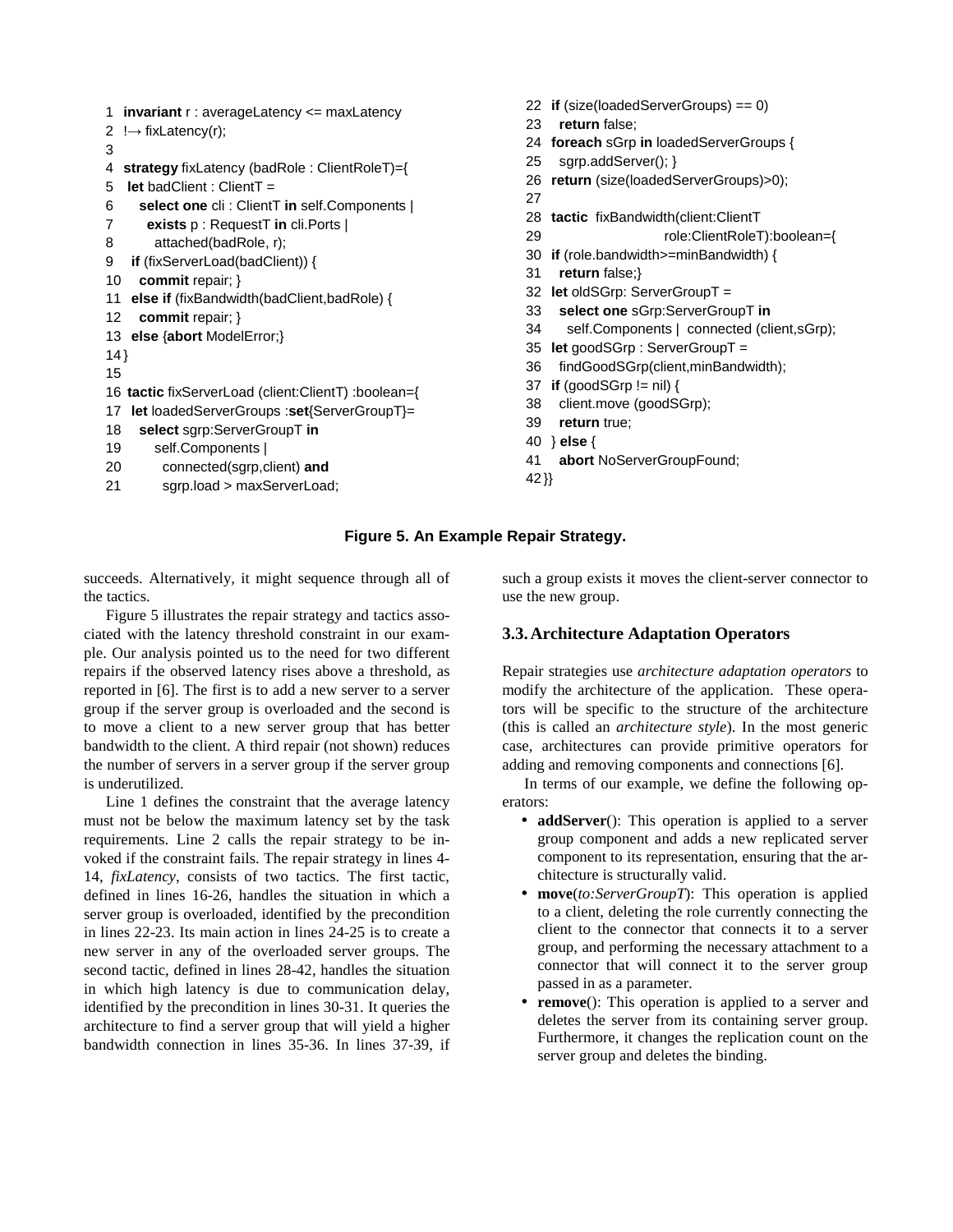| createReqQueue()             | Adds a logical request queue to Req-queue machine<br>in Figure 2. |
|------------------------------|-------------------------------------------------------------------|
| findServer([string cli_ip,   | Finds a spare server that has at least bw_thresh                  |
| $float bw_thresh]$           | bandwidth between it and the client.                              |
| moveClient(ReqQ newQ)        | Moves a client to the new request queue.                          |
| connectServer(Server srv,    | Configures a server so that it pulls client requests              |
| ReqQ to)                     | out of the <i>to</i> request queue.                               |
| activateServer()             | Signals that the server should begin pull requests                |
|                              | from the request queue.                                           |
| deactivateServer()           | Signals that a server should stop pulling requests                |
|                              | from the request queue.                                           |
| remos_get_flow (string clIP, | This is a Remos API call that returns the predicted               |
| string svIP)                 | bandwidth between two IP addresses.                               |

**Table 1. Environment Manager Operators and Queries.**

The above operations effect changes to the architectural model. The next operation queries the state of the running system:

• **findGoodSGroup**(*cl:ClientT,bw:float*):*ServerGroupT*; finds the server group with the best bandwidth (above *bw*) to the client *cli*, and returns a reference to the server group.

The final component of our adaptation framework is a translator that interprets the actions of the repair scripts at the model layer as operations on the actual system at the runtime layer (Figure 1, item 5). The nature of these operations will depend heavily on the implementation platform. To illustrate, the specific operators and queries supported by the runtime system in our example are listed in Table 1. These operators include low-level routines for creating new request queues, activating and deactivating servers, and moving client communications to a new queue.

# **4. Framework Implementation**

We have implemented a prototype implementation of the framework based on the set of Acme architectural design tools that we have developed previously [21]. A Java library, called AcmeLib, is used to parse Acme descriptions and check whether architectural constraints are satisfied. If constraints are violated, another component of our framework (Tailor) is invoked to conduct repairs. These repairs adapt the architectural model stored in AcmeLib so that the constraints are maintained.

Changes to architectural properties are received via the monitoring infrastructure. The monitoring infrastructure is implemented in Java, and uses the Siena wide area event bus to communicate messages over the distributed system. Gauges are implemented using our gauge library which implements a gauge protocol that we have defined for gauge creation, communication, and deletion. Probes in the implementation and environment use the Remos system [16] and a set of application-specific probes. The application-specific probes are implemented using AIDE [2],

which preprocesses Java source code to facilitate the instrumentation of the code. The probes report when particular methods have been called, so that bandwidth, latency, and server load can be calculated by the gauges. These events are also reported to a Siena bus. Currently, we have hand-tailored support for translating APIs in the *Model Layer* to ones in the *Runtime Layer*. Also, the repairs included in Tailor are handwritten, using a form that could be generated from the repair strategies in Figure 5.

# **5. Experimental Evaluation**

We conducted an experiment to test the effectiveness of our adaptation framework on a system that has no built-in adaptation, and to elucidate the portions of our framework that needed more investigation.

The implementation that we used for our experiment was based on the example presented in this paper – that of a client-server system using replicated server groups communicating over a distributed system. We used this example because the architectural style of the system is amenable to automatic performance analysis [23], the results of which we can use to guide the development of our repairs, as described in more detail in [6].

This system is implemented in Java and has a set of change operations corresponding to the operations in Table 1, that are called via RMI to change the system. The clients send requests to an entity that splits the requests into queues, corresponding to the client's server group. Servers in a group pull information from the appropriate queue, and send a reply. The size of the reply is indicated by the client request.

The requirements and assumptions that fed into our analysis are:

- We desire the maximum average latency experienced by clients to be less than 2 seconds
- The size of client requests is small (0.5K on average) compared to server responses (20K on average).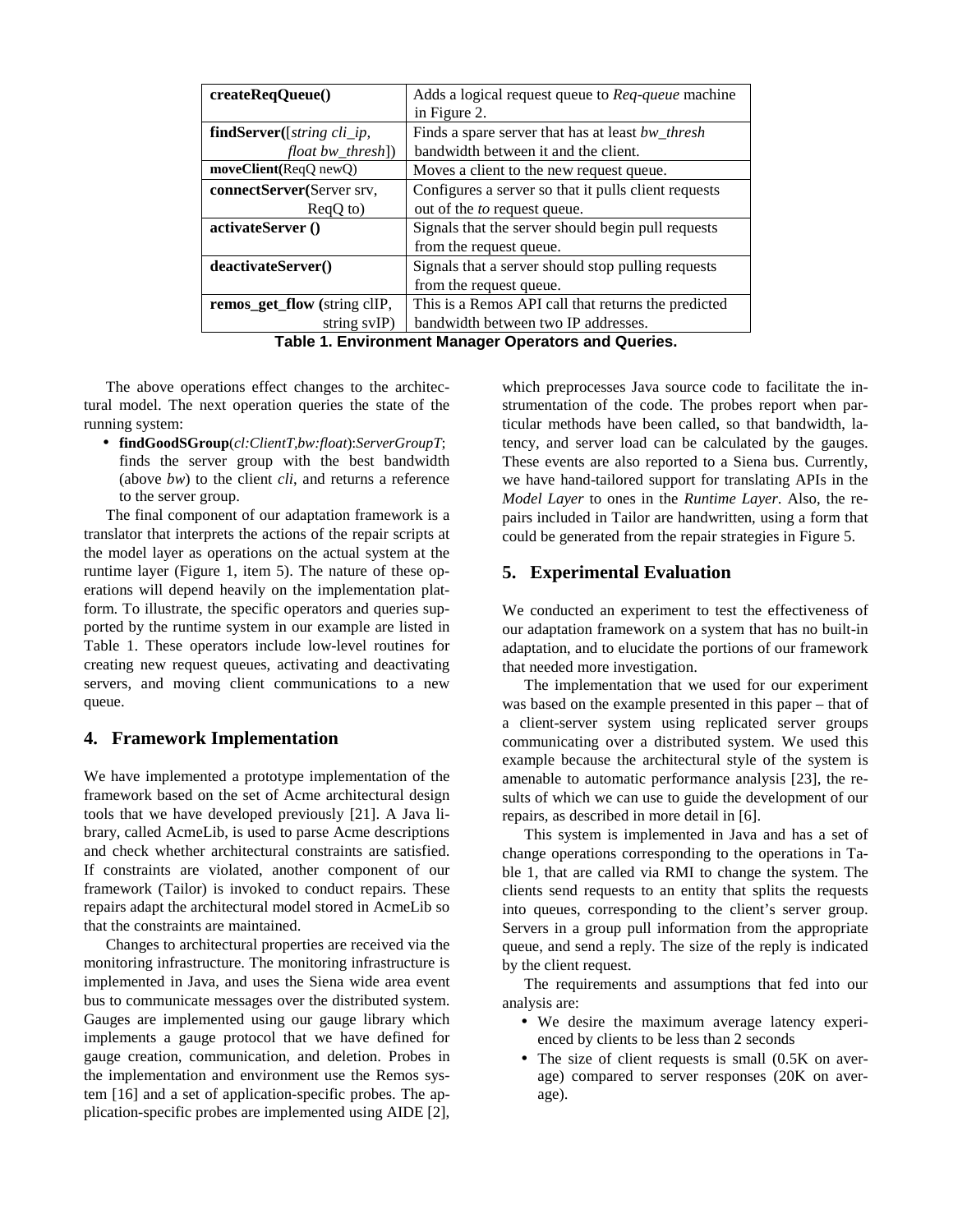

**Figure 6. The Experimental Testbed.**

• The average arrival rate of requests is approximately six per second.

Given these inputs, we calculated that an initial starting point of 3 replicated servers in one server group would be sufficient to serve our six clients, and that the bandwidth between the clients and servers should not be less than 10Kbps. Our experiment measured the effectiveness of our approach as compared to not using our approach.

#### **5.1. Experimental Design**

The experiment was conducted in a distributed setting inside a dedicated experimental testbed consisting of five routers and eleven machines (depicted in Figure 6), in which wed eployed the. Because we had access to fewer machines than processes, Clients 1 and 2 (C1 and C2 in the figure) share a machine, and the request queue shares a machine with Server 5 (S5). In the initial state, Servers 4 and 7 were spare servers that we could activate as repairs warranted. The routers are connected via 10Mbps links; each application node is connected to a router by a connection that is at least 10Mbps. The repair infrastructure was restricted to the machine running Server 4 (the thick ellipse in Figure 5), except for those parts of the infrastructure associated with monitoring and communication



**Figure 7. Bandwidth and Server Load Generation.**

of observations, which were distributed throughout the environment.

To measure the effectiveness of our approach, we examined how often the latency of any client exceeded two seconds, whether our repair was effective in reducing the latency to the required bounds, and how this compared with the latency experienced when our repairs were not conducted (the control). Because we used a network of machines, we were unable to eliminate all of the variables between the control and our experiment runs. However, we attempted to control as many variables as possible by (1) seeding the clients so that the size of requests and responses occurred in the same sequence in both experiments, (2) executing a program that generates the same bandwidth competition for each experiment, and (3) isolating the network from outside traffic and users.

To ensure that repairs occurred, we needed to arrange the bandwidth competition so that there were periods of time where the bandwidth would cause the latency of some clients to be high. Similarly, the clients were controlled so that they requested larger amounts of information more frequently for a period of time. In this way, we ensured that there were periods of time during which the assumptions made in architectural performance analysis were invalid, and so that repairs were required.

The control and the experiment runs were executed under the conditions described above for a period of thirty minutes each. Figure 7 shows the stepping functions we used for generating bandwidth competition and server load. In the first two minutes, we ran the system in a quiescent state to give our gauges, probes, and system time to deploy and connect. In the following 8 minutes, we raised the bandwidth between the machines running Clients 3 and 4 (C3&4) and the machines representing Server Group 1 (SG1). In this period we would expect our repair strategies to migrate these clients to Server Group 2 (SG2). In the period 10 minutes to 20 minutes, we increased the server loads by increasing the file request size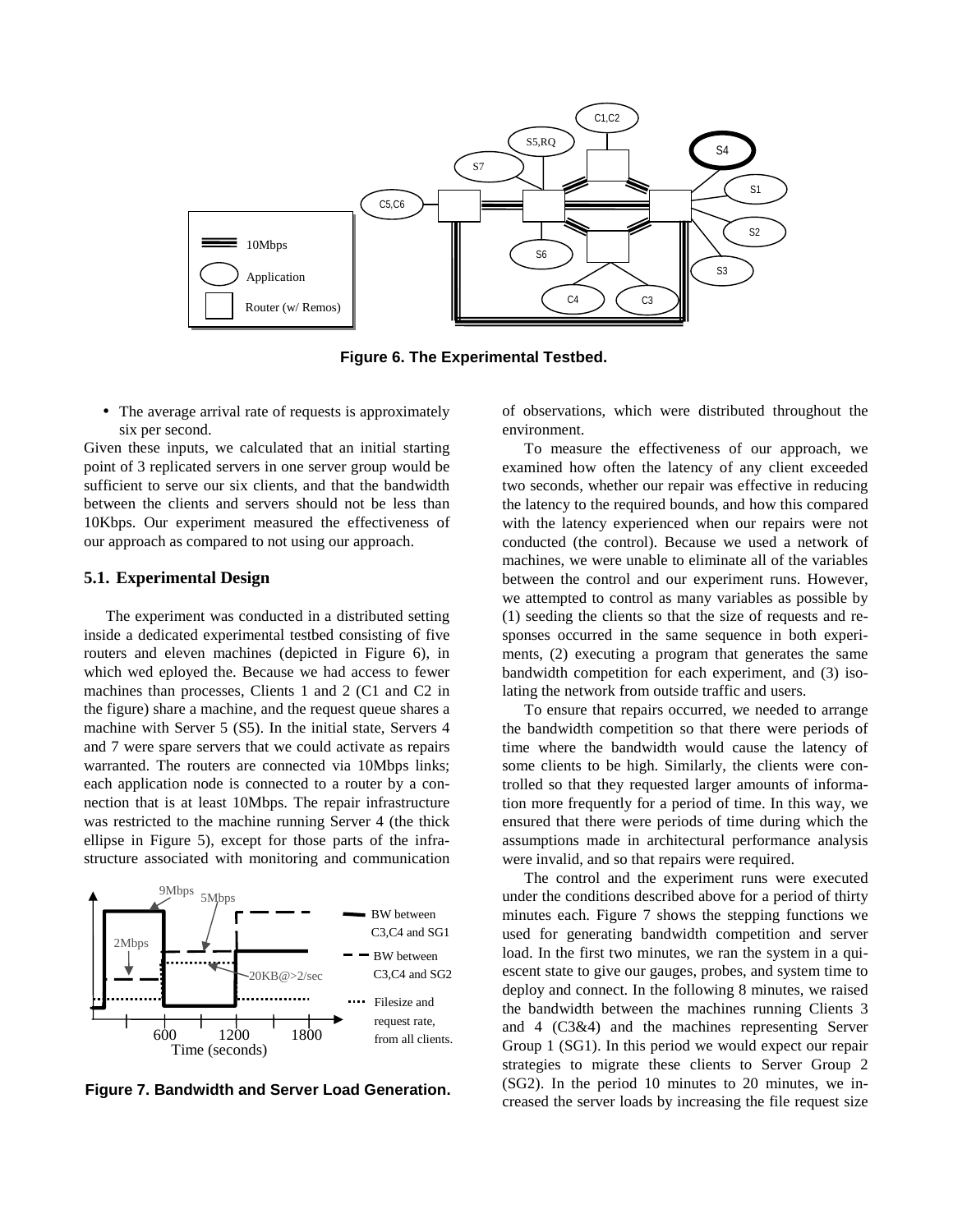

**Figure 8. Average Latency for Control.**



**Figure 9. Server Load for Control.**



**Figure 10. Available Bandwidth in Control.**

and rate of messages sent from all clients (20KB, twice every second), while reducing the bandwidth to SG1. In the final 10 minutes, we increased the bandwidth between C3&4 and SG2. During the periods of high bandwidth between C3&4 and their respective server groups, we maintained moderate bandwidth (3Mbps) between the opposite server groups. We needed to restrict the competition in this way because of the limited resources on our testbed. In future work, we plan to run the experiments with more realistic bandwidth data, based on network traffic to Carnegie Mellon's web server.



**Figure 11. Average Latency under Repair.**



**Figure 12. Available Bandwidth under Repair.**



**Figure 13. Server Load under Repair.**

# **5.2. Results**

The results for the control run (without adaptation) are shown in Figure 8 through Figure 10. The average latency, shown in Figure 8, continues to rise. Once the latency rises to above two seconds (at approximately 140 seconds for each client), it never falls below this required threshold. This is because the server load and bandwidth never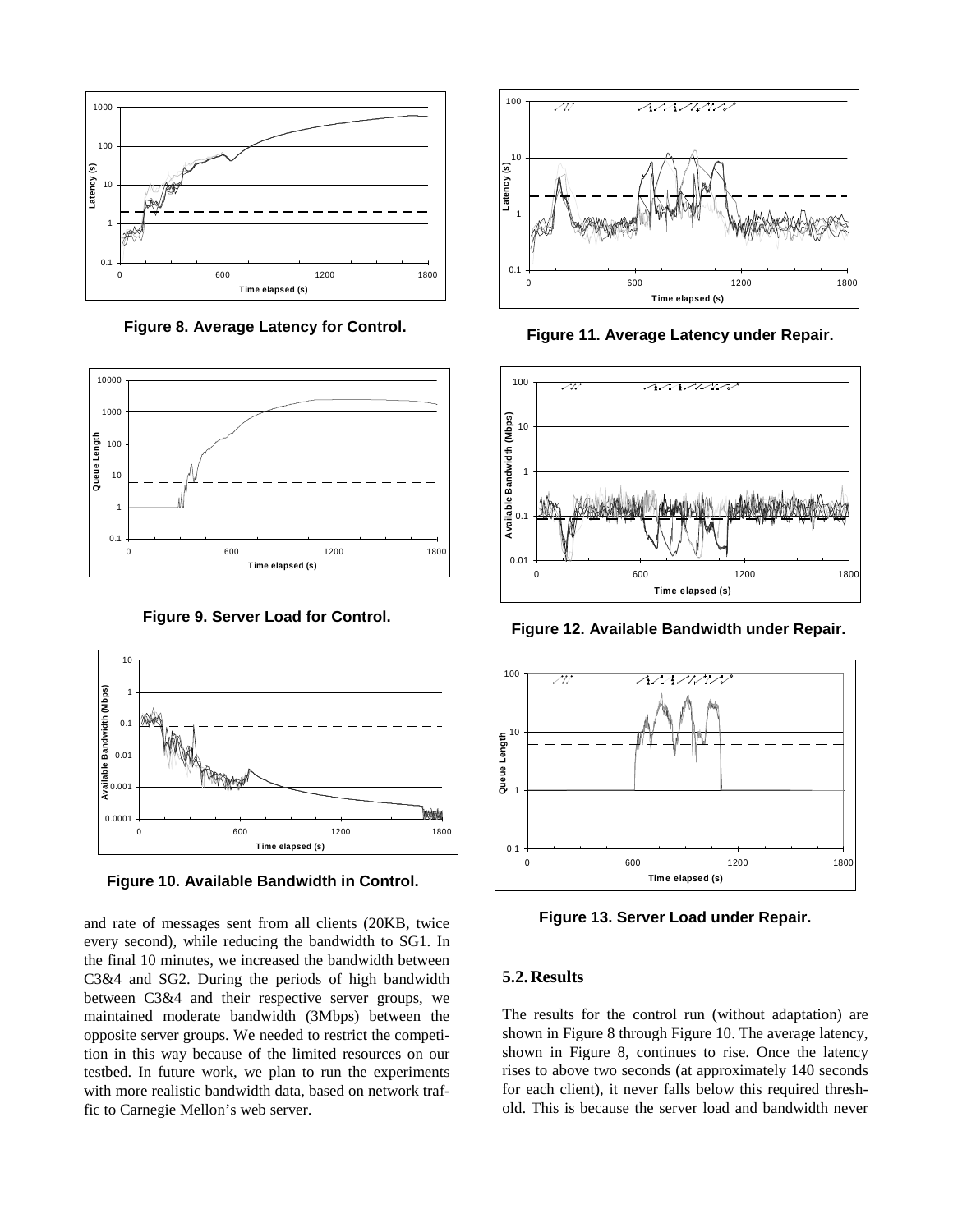recover. In Figure 9, the server load increases dramatically as the experiment progresses. (Note that we measure server load by measuring the size of the queue of waiting client requests.) Similarly, the available bandwidth falls dramatically as the experiment progresses, as shown in Figure 10. The dashed line in both figures indicates the limits that we used to decide which repair tactic to execute. In Figure 9, a queue size of greater than six waiting requests indicated that the server was overloaded, and so the server repair should be tried. In Figure 10, an available bandwidth of less than 10Kbps indicated that there was not enough bandwidth. Note that for the control run, we overloaded the system so much that it never recovers. However, toward the end of our run the servers actually begin to recover.

Figure 11 through Figure 13 show the results obtained when our adaptation framework and repair strategies were applied under the same conditions as the control. Figure 11 shows a dramatic improvement in the average latencies experienced by the clients. Once our framework detects that client latency is above two seconds, a repair is invoked (either to move a client or add a server), and this improves the system performance as predicted by our design time analysis. In each of the figures for our experiment, the duration under which a repair is running is indicated by the lines at the top of the graph.<sup>1</sup> In fact, our framework has a positive effect on the available bandwidth because we are taking better advantage of different network links in our system after a repair. Our results for the server load show a marked improvement over the course of the experiment, except during the time that we increase the load on the server. During this time, we are continually performing repair. These repairs, encouragingly, do have a positive effect on the overall latency. Figure 13 shows the server load experienced during the run. Note that the only time that the server load rises above the constrained value is when we stress the servers.

#### **5.3. Discussion**

The experiment indicates that the architectural approach improves the performance of the overall system, but further investigation is warranted under more realistic conditions. Repairs were conducted automatically by the system as needed, and the latency experienced by clients was less then two seconds for most of the time. In contrast, the latency experienced in the control spent a considerable amount of time over two seconds. When the system started to perform badly it continued to perform badly, and the indications were that it only started to recover toward the end of our control run.

As noted, during the period of increased server load, repairs are continually performed. Due to limited resources in our testbed, we were able to recruit only two extra servers. Once these were activated (at times 700 seconds and 800 seconds) the only repair possible was to move clients. During this period, we observed some oscillation, with clients moving back and forth between server groups. This movement still had a positive effect on the system, but we believe this is an artifact of the way we stressed the servers. Recall that the servers were stressed by sending large amounts of data more frequently. Of course, this also affects the bandwidth, and so the bandwidth repair does improve the system.

In running this experiment we found a number of areas on which to concentrate future work:

- The time that it takes to effect a repair averages 30 seconds. Most of this time is spent in communicating to create and delete gauges. Improving this time by caching gauges or relocating them (rather than destroying and creating new ones) should see our repair speed improve dramatically.
- The same network is being used to monitor the system as to run it. This means that when the available bandwidth is low, communication over our monitoring system is correspondingly slow. This produces a lag in the time when the bandwidth actually rises and the time it is noticed and repaired by our system. One way to address this is to use network Quality of Service (QoS) techniques to prioritize monitoring traffic.
- It is important to understand the underlying probe technology. The first Remos query for information about bandwidth between two nodes on the network takes several minutes because Remos needs to collect and analyze data. After this initial delay, the query is quite fast. To reduce this effect, we prequeried Remos so that subsequent queries were much faster. Again, this reduced the time of our repairs. In general, this points to the need for more sophisticated probe technologies that need to be provided for caching or prefetching this information.
- In some instances, the effects of a repair on a system will take time. For example, adding a new server to a server group will not immediately reduce the overall load on the server group. Without taking this effect into account, unnecessary repairs are likely to occur (for example, to continue adding servers or to move clients). This type of delay is something that can only be gleaned from experience of running the repairs, and points to the need for a more sophisticated repair engine that can monitor repairs and their effects, and use this to adapt its repair policy.

Although we do not expect our approach to compete with hand-tailored, per-application adaptation, we believe that this approach will save time in engineering adaptation into applications that require it but do not possess it, in

 $<sup>1</sup>$  The gradient in these lines merely clarifies the beginning</sup> and end of a repair.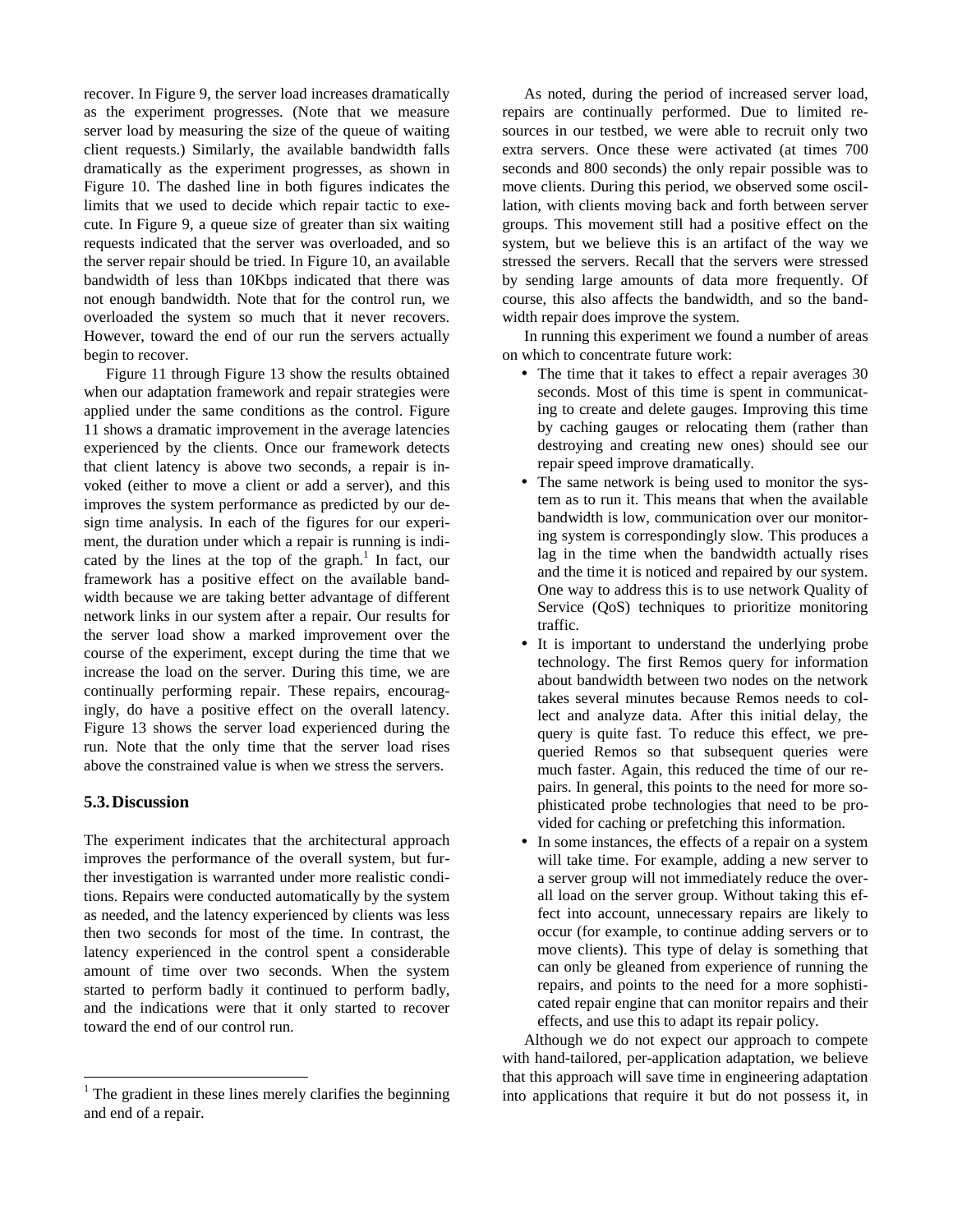analyzing those repairs, and in changing them as required. However, this would be moot if the repairs did not improve the situation. These results show that we do get improvement by applying our framework – how this improvement compares to hand-tailored adaptation is an area of future work.

# **6. Related Work**

There has been a lot of research on the development of adaptive applications, e.g., [9,15]. However, in most cases the adaptation process is hardwired into the application code, making it difficult to characterize or modify the adaptation rules. However, the need for a more systematic approach has been recognized. For example, [1] describes a generic adaptation framework for point-point streaming applications, and [4] proposes an architecture that separates application code, although only for local adaptation. Our architecture-based approach provides a more general solution that supports adaptation of applications and systems for which it is not explicitly supported.

The BBN QuO system [17] extends CORBA to support applications that adapt to resource availability. In this system users can define operating regions, while contracts specify the performance expectations for application modules. The runtime system monitors the application and execution environment, and invokes application specific handlers when the application changes operating region. QuO is a specific example of an adaptive and reflective middleware system, but it does not have an explicit architectural model of the entire application. A similar approach is outlined in [25].

Given that adaptation relies on access to accurate system information, several monitoring tools in support of network-aware applications have been developed [26,27]. Like Remos, these tools can play the role of probes in our architecture. JAMM [24] is an environment that gives users access to wide range of information on the distributed system. This design is similar to our proposed gauge infrastructure. For example, both gauges and JAMM give users access to information on both the runtime environment and the application, making it possible to not only detect problems, but also diagnose them. A grid information services architecture that has been implemented as MDS-2 in Globus is described in [7] . While many details are different, its high-level architecture roughly matches the probe/gauge component of our architecture. It distinguishes between information providers (similar to our probes) and aggregate directory services (similar to gauges).

There has been some related research on architecturebased adaptation. However, it relies on specific architectural styles, and implementations that match these styles [13,19]. In this paper, we have described mechanisms that bridge the gap between an architectural model and an implementation – both for monitoring and for effecting system changes.

# **7. Conclusion and Future Work**

In this paper we presented a technique for using software architectural models to automate adaptation in systems. This approach has a number of advantages for the systems builder over current approaches that hardwire adaptation mechanisms into the components of the application. First, the use of architectural models permits non-local properties to be observed, and non-local adaptations to be effected. For example, suitable monitoring mechanisms can keep track of aggregate average behavior of a set of components. Second, formal architectural models permit the application of analytical methods for deriving sound repair strategies. For example, a queuing-theoretic analysis of performance can indicate possible points of adaptation for a performance-driven application. Third, externalized adaptation (via architectural models) has several important engineering benefits: adaptation mechanisms can be more easily extended; they can be studied and reasoned about independently of the monitored applications; they can exploit shared monitoring and adaptation infrastructure.

We described an experiment that illustrates that our approach can maintain architectural constraints. The experiment also directs us to future work. For example, we plan to investigate strategies for selecting which repairs are best in given circumstances. Our experiment simply chose to repair the first client that reported an error, and the tactic chosen was to prioritize server load repairs. Smarter approaches include fixing the client that is experiencing the worst latency first, choosing the tactic that contributes the most to the latency, and other adapting schemes alluded to in Section 5. Similarly, we need to be able to capture in a repair strategy the desired behavior if no repair will improve the situation – for example, if the server load is too high and there are no available servers to add to a server group. In such a case it may be necessary to alert a human observer for manual intervention.

Another area of future research is to provide additional tool support for specifying repairs and the mappings between the architectural level and the runtime level. Currently, we have hand-coded solutions for these components of our framework. We are using the example described in this paper, and others, to elicit the requirements for such components, in order to make the engineering of these components easier.

### **Acknowledgements**

This work is supported in part by DARPA under Grants N66001-99-2-8918 and F30602-00-2-0616. Views and conclusions contained in this document are those of the authors and should not be interpreted as representing the official policies, either expressed or implied, of DARPA.